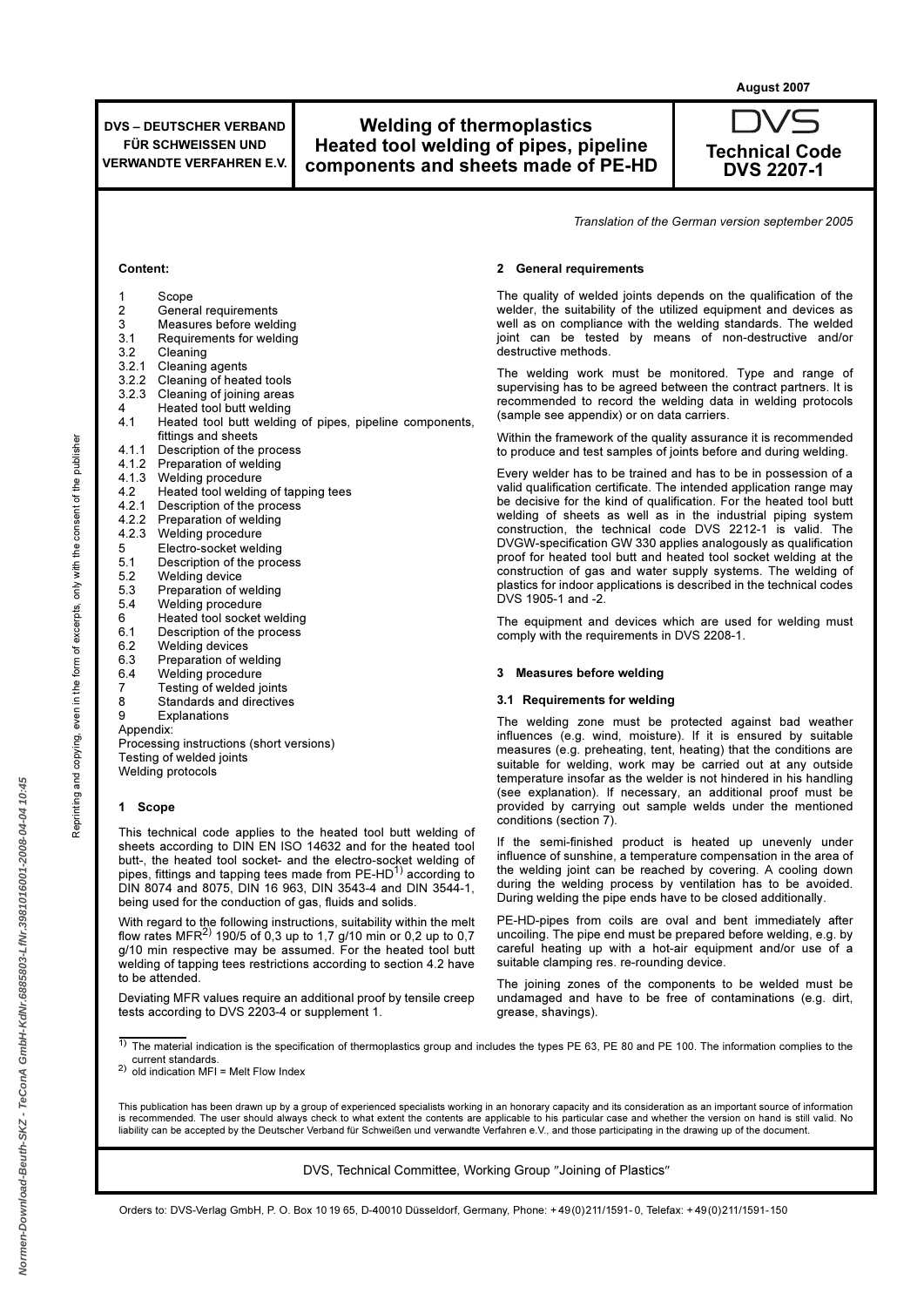# 3.2 Cleaning

For the production of perfect welded joints it is very important that the joining areas as well as the tools and heated tools are clean and free of grease.

#### 3.2.1 Cleaning agents

The cleaning agents or already moistened cloths in a lock-up plastic box have to consist of a 100 % vaporizing solvent, e.g. 99 parts ethanol with a purity grade of 99,8 % and 1 part MEK (methylethylketone, denaturation). Agents tested according to DVGW 603 comply with this requirement. The use of ethyl alcohol could result in a reduction of quality because of the contained water.

The paper for cleaning has to be clean, unused, absorbent, nonfuzzy and non-coloured. Exhaust the air afterwards.

### 3.2.2 Cleaning of heated tools

The heated tools have to be cleaned with paper before every welding process. No residues of cleaning agents or paper may remain on the heated tool.

### 3.2.3 Cleaning of joining areas

Before machining the joining areas it has to be ensured that the utilized tools and components are clean and free of grease even outside the welding zones, if necessary use a cleaning agent.

The treatment of the joining areas has to be done directly before the welding process starts.

Any shavings have to be removed without contacting the joining areas.

In case of contamination of the surface after machining, e.g. by contact with hands, the joining areas have to be treated with a cleaning agent if a further machining is impossible.

## 4 Heated tool butt welding

### 4.1 Heated tool butt welding of pipes, pipeline components, fittings and sheets

### 4.1.1 Description of the process

With the heated tool butt welding process, the joining zones of the components to be welded are aligned under pressure on the heated tool (alignment), heated up to the welding temperature with reduced pressure (heating up) and joined under pressure (joining) after removal of the heated tool (changeover). Figure 1 shows the principle of this procedure.



Figure 1. Principle of the heated tool butt welding of a pipe.

## 4.1.2 Preparation of welding

Prior to the start of the welding process, the welding temperature of the heated tool is to be checked. This is done e.g. by means of a fast-indicating measuring device with a contact surface of 10 mm for measuring the surface temperature. The control measurement must be done within the area on the heated tool which corresponds to the semi-finished product. For adjusting a thermal balance, the heated tool may be inserted at the earliest 10 minutes after reaching the set temperature.

To ensure an optimum welding connection the heated tool has to be cleaned according to section 3.2.2 before every welding operation. The anti-adhesive coating or covering of the heated tool must be free of damages in the working zone.

The joining forces and joining pressures have to be specified for the machines to be used. These can be based on e.g. manufacturer information, calculated or measured values. Additionally, at the welding of pipes, the work piece moving force res. moving pressure is taken from the indicator of the welding machine during the slow displacement of the part to be welded and have to be added to the prior determined joining force res. joining pressure. Electronically controlled equipment is preferred, if possible with recording.

The nominal wall thickness of the parts to be welded must match in the joining area.

Pipes and fittings have to be aligned in axial direction in the welding machine before the clamping. The easy axial movement of the part to be welded-on can be ensured e.g. by means of dollies or swinging suspension.

The joining areas have to be planed with a clean and grease-free tool directly before the welding so that they are coplanar in clamped condition. Permissible gap width under alignment pressure see table 1.

Table 1. Maximum gap width between the treated welding zones.

| Pipe outside diameter d<br>mm | Gap width<br>mm | Sheet width<br>mm  |
|-------------------------------|-----------------|--------------------|
| $\leq$ 355                    | 0,5             |                    |
| $400 - 630$                   | 1,0             | $<$ 1500           |
| $630 - 800$                   | 1,3             | $> 1500 \le 2000$  |
| $800 \le 1000$                | 1,5             | $> 2000 \le 2300$  |
| >1000                         | 2,0             | $> 2300 \leq 3000$ |

Both, the gap width and the misalignment have to be controlled. The misalignment of the joining areas on the pipe outside or sheet respectively may not exceed the permissible size of 0,1 x wall thickness. A reduction of the quality arises in case of larger misalignment which limits the strength of the joint. In this case, the evaluation according to DVS 2202-1 under consideration of requirements to the joint can be done.

The treated welding areas should be neither dirtied nor touched by hand, as a retreatment would be necessary then. An additional cleaning is not necessary and means no quality improvement. Shavings fallen into the pipe have to be removed.

#### 4.1.3 Welding procedure

With heated tool butt welding the joining areas are heated-up to the welding temperature by means of the heated tool and joined under pressure after removing the heated tool. The heated tool temperature is 200 to 220 °C. In principle the upper temperature limit is to be aspired for smaller wall thickness, the lower temperature limit for bigger ones (see figure 2). The upper temperature has to be chosen for PE 100 as well. The different steps of the welding process are illustrated in figure 3.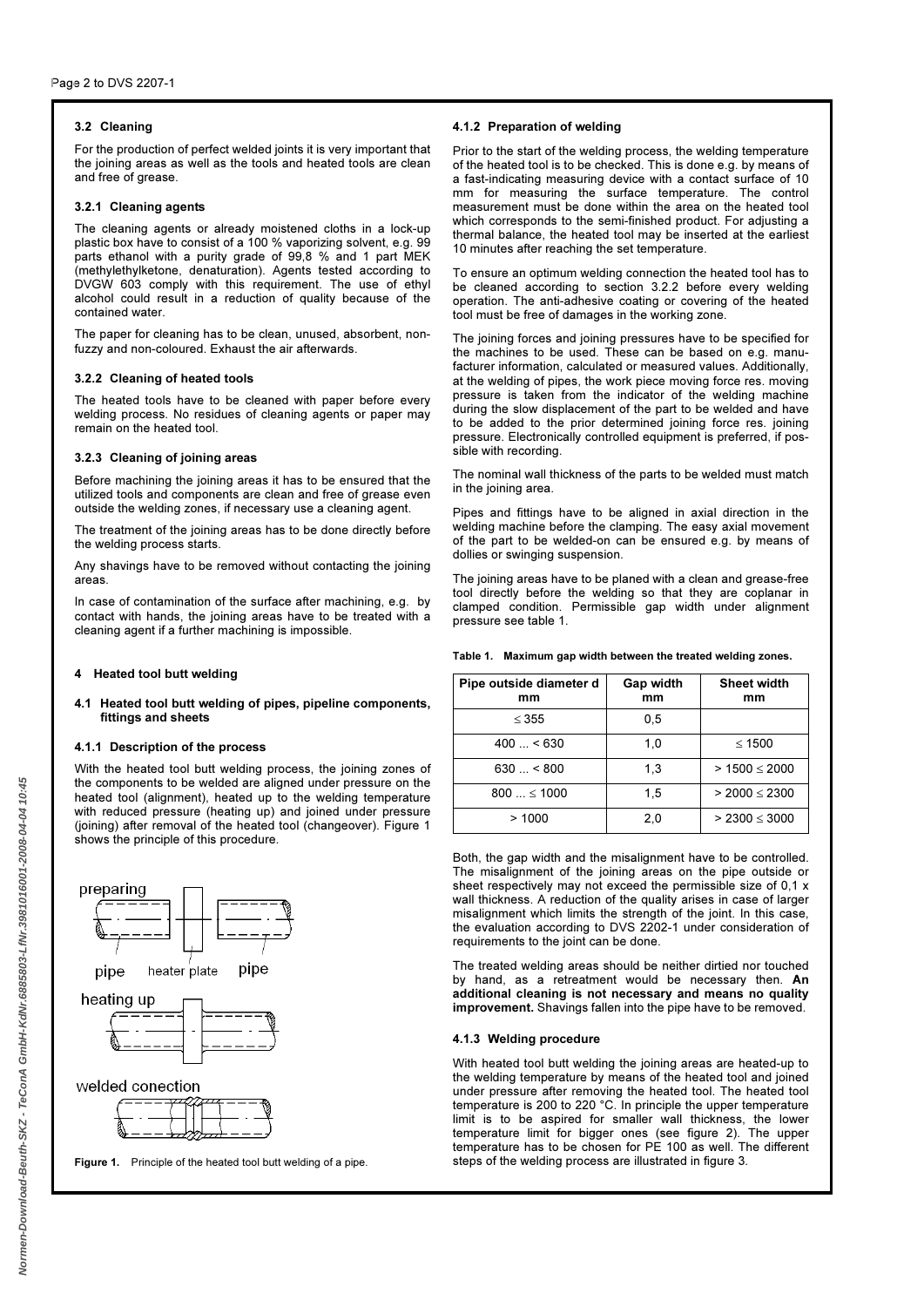

Figure 3. Process steps of heated tool butt welding.

Total welding time

#### **Alianment**

time

The joining areas of the welding components are pressed to the heated tool until all areas are coplanar on the heated tool. This fact is visible on the formation of beads. The alignment is finished

Total joining time

when the bead heights have reached the mentioned values in table 2, column 2 on the total pipe circumference or the total sheet surface respectively. The bead sizes are an index for a complete contact of the joining areas on the heated tool.

#### Heating-up

For heating-up, the joining areas must contact the heated tool with low pressure. The pressure is reduced to nearly zero  $(\leq 0.01)$  $N/mm<sup>2</sup>$ . During heating-up, the heat penetrates the joining areas and the welding temperature is reached. Heating-up times are given in table 2, column 3.

### **Changeover**

After heating-up, the joining areas are to be detached from the heated tool. The heated tool should be withdrawn without damage or contamination of the heated joining zones. The joining areas should be joined together quickly until they almost have contact. The changeover time should be as short as possible (see table 2, column 4), as otherwise the plasticized areas will cool down. The welding joint quality would be influenced negatively.

### Joining

The areas to be welded should meet with a speed of nearly zero. The demanded joining pressure is built possibly linear. The required times are shown in table 2, column 5. The joining pressure is  $0.15 \pm 0.01$  N/mm<sup>2</sup>.

Raised mechanical loads during or directly after the declamping are allowed only after finished cooling. The joining pressure has to be kept completely during the cooling time at ambient temperature (see table 2, column 5).

The reduction of the cooling time up to 50 %, that means joining pressure release and removal of the welded part from the welding equipment, is allowed under the following requirements:

- the welding is done under workshop conditions
- the removal from the welding equipment and the temporary storage are causing only slight loads to the joint
- it concerns components with a wall thickness of  $\geq 15$  mm.

A further treatment with full mechanic load of the joint is allowed only after complete cooling down according to table 2, column 5.

Table 2. Recommended values for the heated tool butt welding of pipes, fittings and sheets made of PE-HD at an outside temperature of approx. 20 °C and moderate air flow (interim values have to be interpolated).

| Nominal wall | $\mathbf{2}$<br>Alignment                                                                                              | 3<br>Heating-up                                                                          | Changeover             | 5<br>Joining     |                                                                                   |  |  |
|--------------|------------------------------------------------------------------------------------------------------------------------|------------------------------------------------------------------------------------------|------------------------|------------------|-----------------------------------------------------------------------------------|--|--|
| thickness s  |                                                                                                                        | Heated tool temperature see figure 2                                                     | <b>Changeover time</b> | Joining pressure | <b>Cooling time</b>                                                               |  |  |
|              | Bead height on<br>heated tool<br>on the end of the<br>alignment time<br>(alignment $p =$<br>$0.15$ N/mm <sup>2</sup> ) | Heating-up time<br>$=10 \times$ wall<br>thickness<br>$p = \leq 0.01$ N/mm <sup>2</sup> ) | (Maximum time)         | build-up time    | under joining pressure<br>(minimum values)<br>$p = 0,15$ N/mm <sup>2</sup> ± 0.01 |  |  |
| mm           | mm                                                                                                                     | s                                                                                        | s                      | s                | min                                                                               |  |  |
| up to $4,5$  | 0,5                                                                                                                    | up to $45$                                                                               | 5                      | 5                | 6                                                                                 |  |  |
| 4,57         | 1,0                                                                                                                    | 45  70                                                                                   | 56                     | 56               | 610                                                                               |  |  |
| 712          | 1,5                                                                                                                    | 70120                                                                                    | 68                     | 68               | 1016                                                                              |  |  |
| 1219         | 2,0                                                                                                                    | 120  190                                                                                 | 810                    | 811              | 1624                                                                              |  |  |
| 1926         | 2,5                                                                                                                    | 190  260                                                                                 | 1012                   | 1114             | 2432                                                                              |  |  |
| 2637         | 3,0                                                                                                                    | 260  370                                                                                 | 1216                   | 1419             | 3245                                                                              |  |  |
| 3750         | 3,5                                                                                                                    | 370  500                                                                                 | 1620                   | 1925             | 4560                                                                              |  |  |
| 5070         | 4,0                                                                                                                    | 500  700                                                                                 | 2025                   | 2535             | 6080                                                                              |  |  |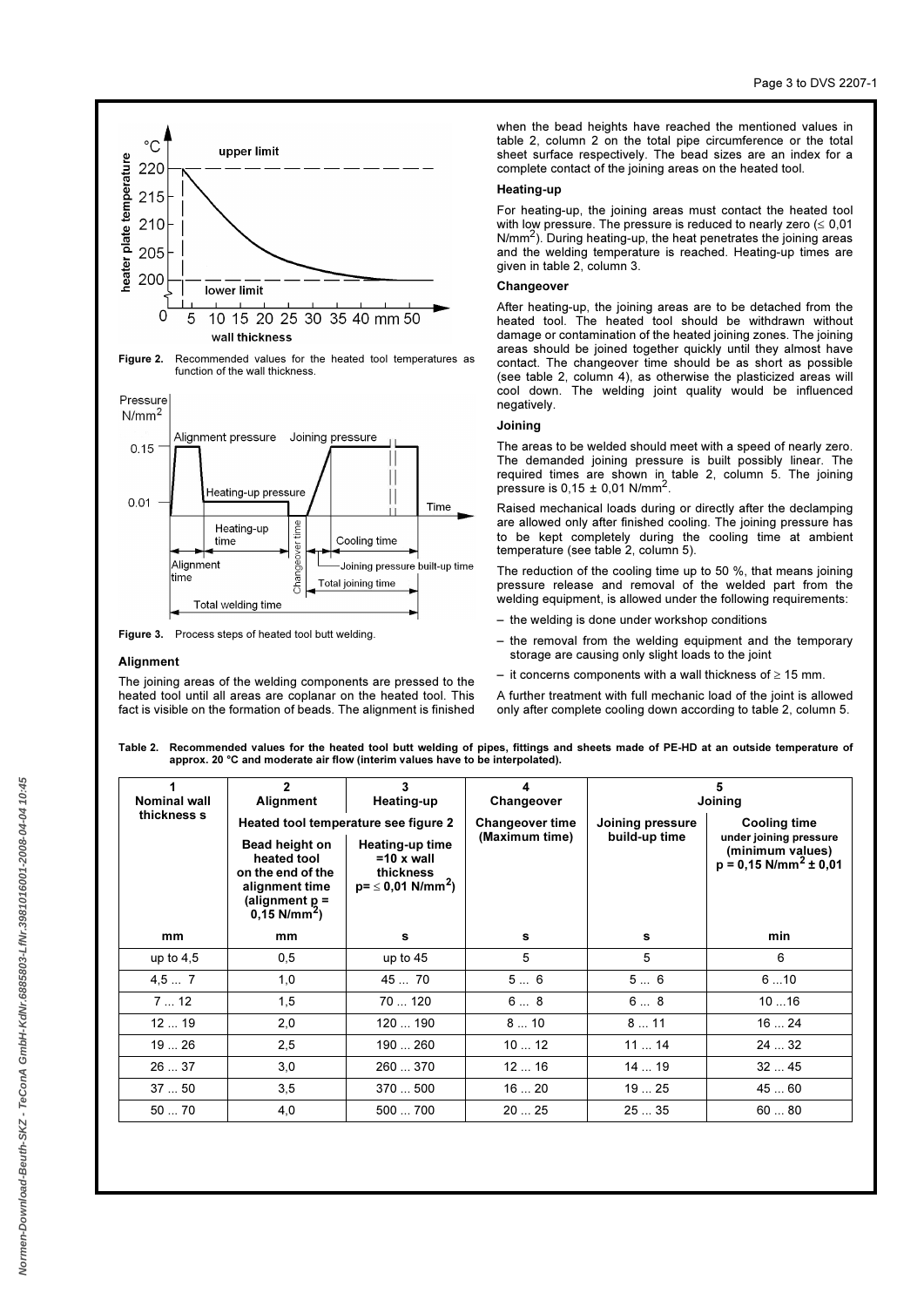After the joining, a uniform double-bead must appear. The bead size shows the regularity of the welds. Different beads could be caused by different melt flow behaviour of the joined materials. Based on the experience with commercial semi-finished products made from PE 80 and PE 100 with the mentioned MFR-range the weldability can be assumed, even if it results in asymmetric welding beads. K has to be always > 0 (see figure 4).



Figure 4. Bead formation at heated tool butt welding (principle) of a pipe.

Short version of processing instructions see appendix.

### 4.2 Heated tool butt welding of tapping tees

The heated tool butt welding of tapping tees is applicable with PE-HD pipes according to DIN 8075 of melt-flow index values of 0,7 up to 1,3 g/10 min. For piping system components made of PE-HD with MFI values of 0,2 up to 0,7 g/10 min the welding process is applicable only in conjunction with a reinforcement embracing the pipe. The last-mentioned condition is also valid if, especially in the case of fittings attached at a subsequent stage, an attribution within the scope of this standard is not possible.

Heated tool butt welds of tapping tees have to be carried out by means of welding devices.

### 4.2.1 Description of the process

The connection zones of pipe and tapping tee are aligned and heated up by means of a shaped heated tool under alignment pressure. After removal of the shaped heated tool the joining faces are joined under joining pressure.

#### 4.2.2 Preparation of welding

Prior to the start of the welding process, the welding temperature set on the heated tool is to be checked according to section 4.1.2.

To ensure an optimum welding connection the heated tool has to be cleaned according to section 3.2.2 before every welding operation. The anti-adhesive coating of the heated tool must be free of damages in the working zone.

Prior to clamping into the welding equipment the joining surface of the pipe has to be scraped with a trimming blade or another suitable tool. Shavings have to be removed without contacting the joining area. The treated welding areas should be neither dirtied nor touched by hand, otherwise cleaning of the joining areas according to section 3.2.2 is necessary. The tapping tee always has to be cleaned according to section 3.2.3.

The roundness of the pipe is to be ensured by the clamps of the welding equipment or special re-rounding devices. The fit of the tapping tee face is to be controlled.

Prior to welding the required forces for alignment and joining have to be determined from the table provided with the equipment.

#### 4.2.3 Welding procedure

The shaped heated tool, heated to the welding temperature (200 up to 220 °C) is introduced between the welding components.<br>The alignment pressure is 0,15 N/mm<sup>2</sup>. After beads have formed according to table 3, column 1, the specific set pressure for heating-up is reduced to  $\leq$  0,01 N/mm<sup>2</sup> during the now starting heating-up time. The heating time depends on data provided by the manufacturer of the fitting. When the heating time has elapsed the shaped heating tool is to be withdrawn without damaging and contamination of the joining area. The changeover time should be as short as possible (maximum value see table 3, line 3). The joining areas should be joined together promptly afterwards.

After complete cooling the welding device may be removed.

#### Table 3. Recommended values for the heated tool butt welding of tapping tees made of PE-HD at outside temperature of 20 °C and moderate air flow.

| 1              |         | Alignment under $p = 0.15$ N/mm <sup>2</sup>           |                      |
|----------------|---------|--------------------------------------------------------|----------------------|
|                |         | Bead heights on heated tool                            |                      |
|                |         | at the end of the alignment time                       |                      |
|                |         | Min. value [mm]                                        | 1,0                  |
| $\overline{2}$ |         | <b>Heating-up</b> under $p \le 0.01$ N/mm <sup>2</sup> | acc. to              |
|                |         | Heating-up time [s]                                    | manufacturer<br>data |
| 3              |         | Changeover<br>Max.time [s]                             | 10                   |
| 4              |         | Joining pressure build-up time                         | 5                    |
|                | Joining | Cooling time under joining<br>pressure                 |                      |
| 5              |         | $p = 0,15$ N/mm <sup>2</sup>                           |                      |
|                |         | Min. value<br>[min]                                    | 15                   |

Short version of processing instructions see appendix.

### 5 Electro-socket welding

### 5.1 Description of the process

The joining areas (pipe surface and inside of the fitting) are overlapped and welded by resistance wires inside the fitting (heating coils) which are heated up by electrical energy (see figure  $5$ ).



Figure 5. Electro-socket welding (principle).

#### 5.2 Welding equipment

Only welding equipment adjusted to the parts to be welded may be used. Automatic welding equipment is preferred – possibly with recording. The welding equipment must supply the required welding parameters for the fitting to be welded such as welding time, current and voltage. The device must switch off as soon as the necessary quantity of heat has been fed to the welding zone.

#### 5.3 Preparation of welding

Clean surfaces and a stress free installation are very important for the fabrication of perfect welded joints. With the choice of pipes with limited diameter tolerance according to DIN 8074 the installation of fittings is easier.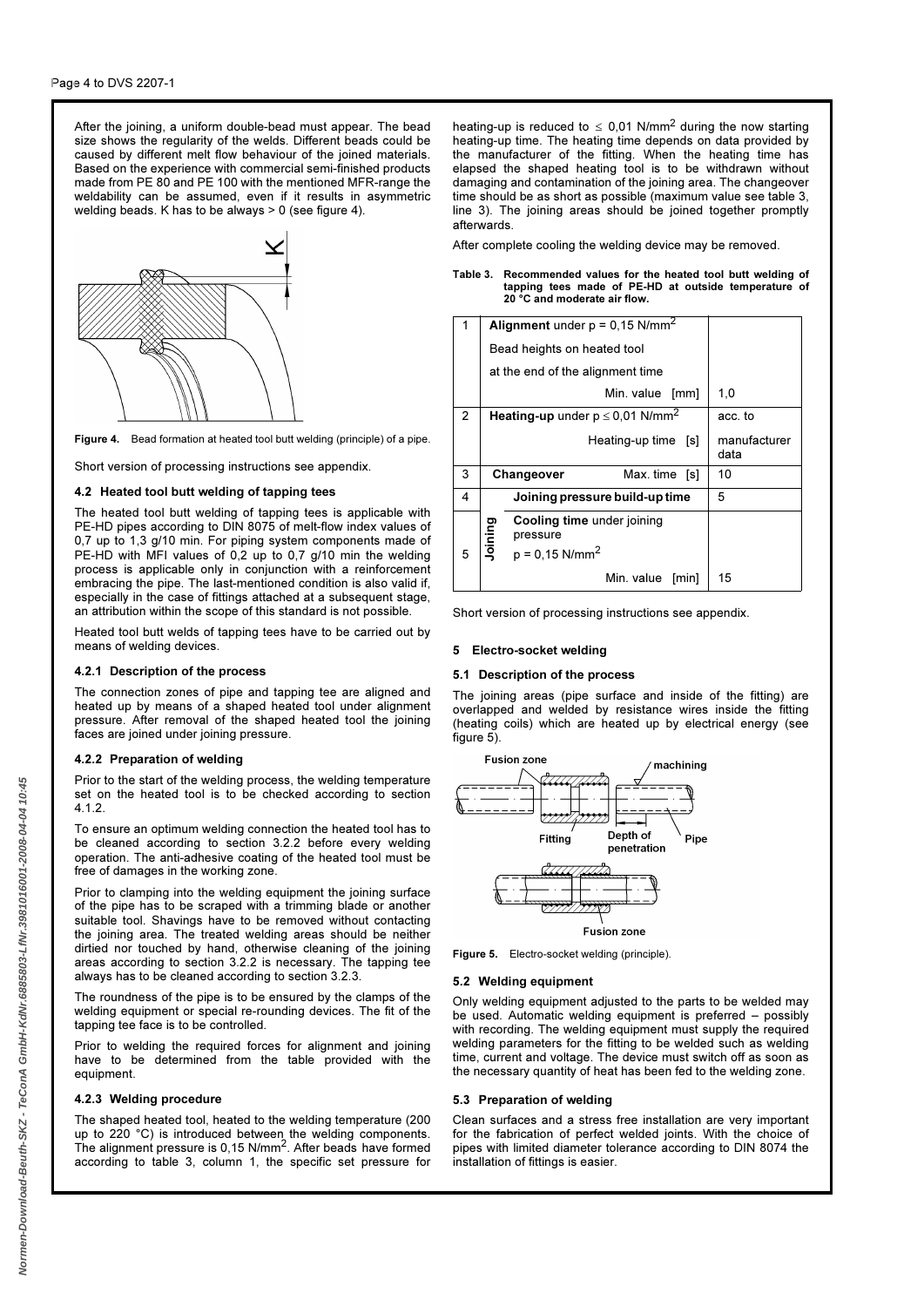For axial pipe connections the pipes have to be cut rectangular by means of a suitable device. In case of a bevelled shrinkage of the pipe cut edge the un-treated pipe has to show the nominal diameter d (figure 6) at the designated insert depth minimum in the area of the heated socket. If necessary the pipe end should be shortened immediately before welding.



Figure 6. Bevelled shrink of the pipe end.

The ovality of the pipe may not exceed 1,5 % of the outside diameter, max. 3 mm. If necessary, re-rounding devices can be used.

The surface of the pipe or fitting in the welding zone has to be completely machined. A scraping tool with a constant wall thickness removal of approx. 0,2 mm should be used. Take care for a small annular gap!

The pipe end has to be deburred inside and outside, shavings have to be removed without contacting the joining areas.

The fitting may only be removed from the protective package immediately before the installation.

In case of contamination of the pipe surface after machining it must be cleaned according to section 3.2.3. It has to be considered that no contamination is rubbed into to the welding zone. The joining area of the fitting or tapping tee respectively has to be cleaned according to section 3.2.3.

The insert depth of the pipe has to be controllable by an added mark or suitable device. The fitting may neither be tilted nor pushed onto the pipe end with force (low stress installation). The tapping fitting has to be clamped on the pipe by means of a suitable device under consideration of the manufacturer's instructions.

The contact socket for the connection of the welding cable must be easy reachable.

Fitting and pipe have to show the same temperature level before the welding process. Concerning welding equipment with automatic temperature compensation, take care that the measured environmental temperature corresponds to the conditions of the welding location. If necessary the welding equipment as well as the pipe and fitting have to be protected e.g. against direct sun radiation.

#### 5.4 Welding procedure

The correct insert depth has to be controlled by means of the mark. The components to be welded should be secured against dislocation.

The welding equipment is connected by a cable with the part to be welded. The welding cable has to be placed without weight loaded. The contact areas must be clean. The required data of the fitting or tapping tee for the welding process are taken automatically from the welding equipment by scanning the specific component barcode. The shown data (e.g. dimension) have to comply with the component data. After starting the welding process it runs automatically. The welding time is usually shown on the welding equipment. It has to be transferred to the welding protocol as well as other data from the welding machine, if no data recording is done.

Consider error message! If there should be any interruption to the power supply in the early part of the welding process, the welding may be repeated as long as no visible defects on the fitting or error messages with the welding equipment have appeared, and the fitting manufacturer has given his permission for re-welding to take place.

The joining area (pipe and fitting) must be cooled down completely before the welding process is started again.

The cables can be removed after switching off the equipment. Check the welding indicators if available on the fitting. The connection may be moved only after cooling down. The fitting or mounting manufacturer supplies corresponding information. The drilling of tapping tees may be done only after finished cooling time.

Details from the manufacturer about additional cooling times, e.g. till the pressure test, have to be considered.

Short version of handling instructions see appendix.

### 6 Heated tool socket welding

#### 6.1 Description of the process

At heated tool socket welding (see figure 7), pipe and pipeline components are welded in overlapped condition. Pipe end and fitting are heated up to welding temperature by a socket or spigot-shaped heated tool and subsequently joined together.

Heated tools and fittings are dimensionally adapted so that on joining a joining pressure will be built-up. Heated tool socket welding can be performed manually up to 50 mm pipe diameter. At diameters as from 63 mm, a welding device is required because of the higher joining force.



Figure 7. Heated tool socket welding (principle).

#### 6.2 Welding device

The heated tools are heated electrically and are coated antiadhesively.

### 6.3 Preparation of welding

The fitting has to be cleaned inside and outside according to section 3.2.3. The treatment of the joining areas of the welding components should take place immediately before welding is started. The pipe end has to be bevelled according to figure 8 and table 4. The joining area of the pipe is to be treated according to the manufacturers guidelines. Concerning manual welds the insert depth is to be marked on the pipe with distance I according to table 4.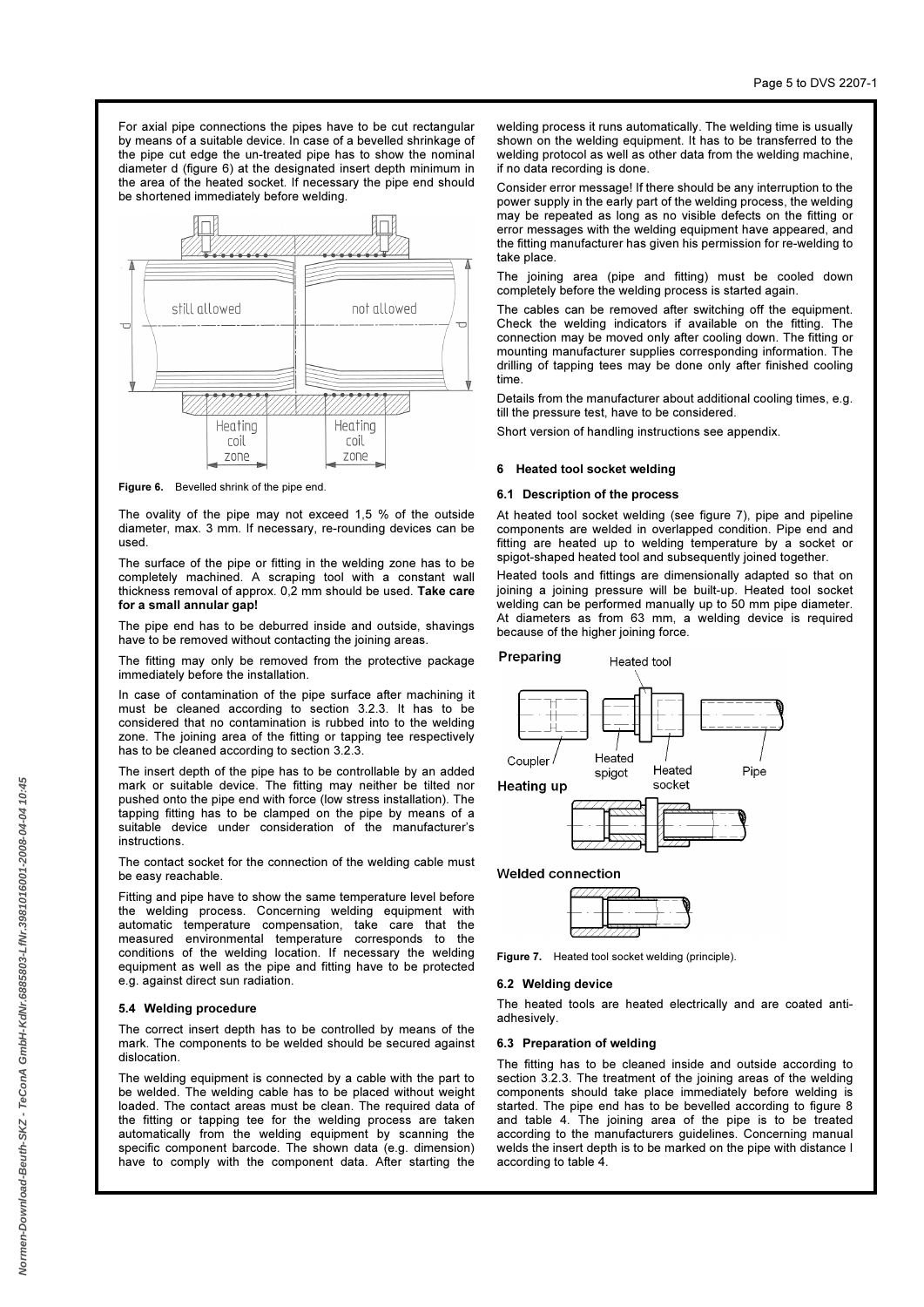# Page 6 to DVS 2207-1



Figure 8. Bevelling of the pipe end.

Table 4. Values for pipe chamfer and insert depth.

| Pipe outside diameter<br>d [mm] | Pipe chamfer<br>$b$ [mm] | Insert depth<br>$l$ [mm] |
|---------------------------------|--------------------------|--------------------------|
| 16                              |                          | 13                       |
| 20                              |                          | 14                       |
| 25                              | 2                        | 16                       |
| 32                              |                          | 18                       |
| 40                              |                          | 20                       |
| 50                              |                          | 23                       |
| 63                              |                          | 27                       |
| 75                              |                          | 31                       |
| 90                              | 3                        | 35                       |
| 110                             |                          | 41                       |
| 125                             |                          | 46                       |

Before welding starts the welding temperature (250 to 270 °C) set on the heated tool has to be controlled according to section 4.1.2.

Heating socket and heating spigot must be free of contaminations and should be cleaned before welding according to section 3.2.2. The anti-adhesive coating of the heating spigot and heating socket must be free of damages in the welding area.

### 6.4 Welding procedure

For the purpose of heating, fitting and pipe are pushed swiftly and axially onto the devices fitted on the heated tool and held until the stop at machine welding or until the mark at manual welding. It has to be absolutely avoided that the pipe is pushed onto the end of the heating socket. Afterwards the heating-up time starts according to the time values in table 5, column 2.

After the heating time has elapsed, the fitting and pipe should be withdrawn sharply from the heated tool and pushed together immediately without any twisting until the stop or mark (maximum adjusting time see table 5, column 3).

At manual welding the joined components have to be kept fixed according to the time mentioned in table 5, column 4. The connection may be loaded by further installation works only after cooling time is over (table 5, column 5).

Short version of handling instructions see appendix.

# 7 Testing of welded joints

Various tests can be used to test the quality of individual welding processes. Differentiation is made between destructive and nondestructive tests. For details see table 6. Tests and sampling can be carried out prior to or during welding work according to agreement.

Table 5. Recommended values for the heated tool socket welding of pipes and pipeline components made of PE-HD at outside temperature of 20 °C and moderate air flow.

| 1            | $\overline{2}$                                                                  |                                                      | 3                      | 4       | 5                   |  |
|--------------|---------------------------------------------------------------------------------|------------------------------------------------------|------------------------|---------|---------------------|--|
| Pipe outside | Heating-up                                                                      |                                                      | Changeover             | Cooling |                     |  |
| diameter d   | Heated tool temperature 250 up to 270 °C                                        |                                                      |                        |         |                     |  |
|              | <b>Heating up time for</b>                                                      | Heating up time for<br>SDR <sup>2</sup> 17, SDR 17,6 | <b>Changeover time</b> |         | <b>Cooling time</b> |  |
|              | SDR <sup>2)</sup> 11, SDR 7,4, SDR 6                                            |                                                      | (Maximum time)         | fixed   | total               |  |
| mm           | s                                                                               | s                                                    | s                      | s       | min                 |  |
| 16           |                                                                                 |                                                      |                        |         |                     |  |
| 20           | 5                                                                               |                                                      | 4                      | 6       | $\overline{2}$      |  |
| 25           | $\overline{7}$                                                                  |                                                      |                        | 10      |                     |  |
| 32           | 8                                                                               | 1)                                                   |                        |         |                     |  |
| 40           | 12                                                                              |                                                      | 6                      |         | 4                   |  |
| 50           | 18                                                                              |                                                      |                        | 20      |                     |  |
| 63           | 24                                                                              |                                                      |                        |         |                     |  |
| 75           | 30                                                                              | 18                                                   | 8                      | 30      | 6                   |  |
| 90           | 40                                                                              | 26                                                   |                        | 40      |                     |  |
| 110          | 50                                                                              | 36                                                   |                        | 50      |                     |  |
| 125          | 60                                                                              | 42                                                   | 10                     | 60      | 8                   |  |
|              | $\alpha$ ) Due to the low wall thickness this welding method is not recommended |                                                      |                        |         |                     |  |

<sup>1)</sup> Due to the low wall thickness this welding method is not recommended.<br><sup>2)</sup> Standard Dimension Ratio ~ d/s (ratio outside diameter / wall thickness).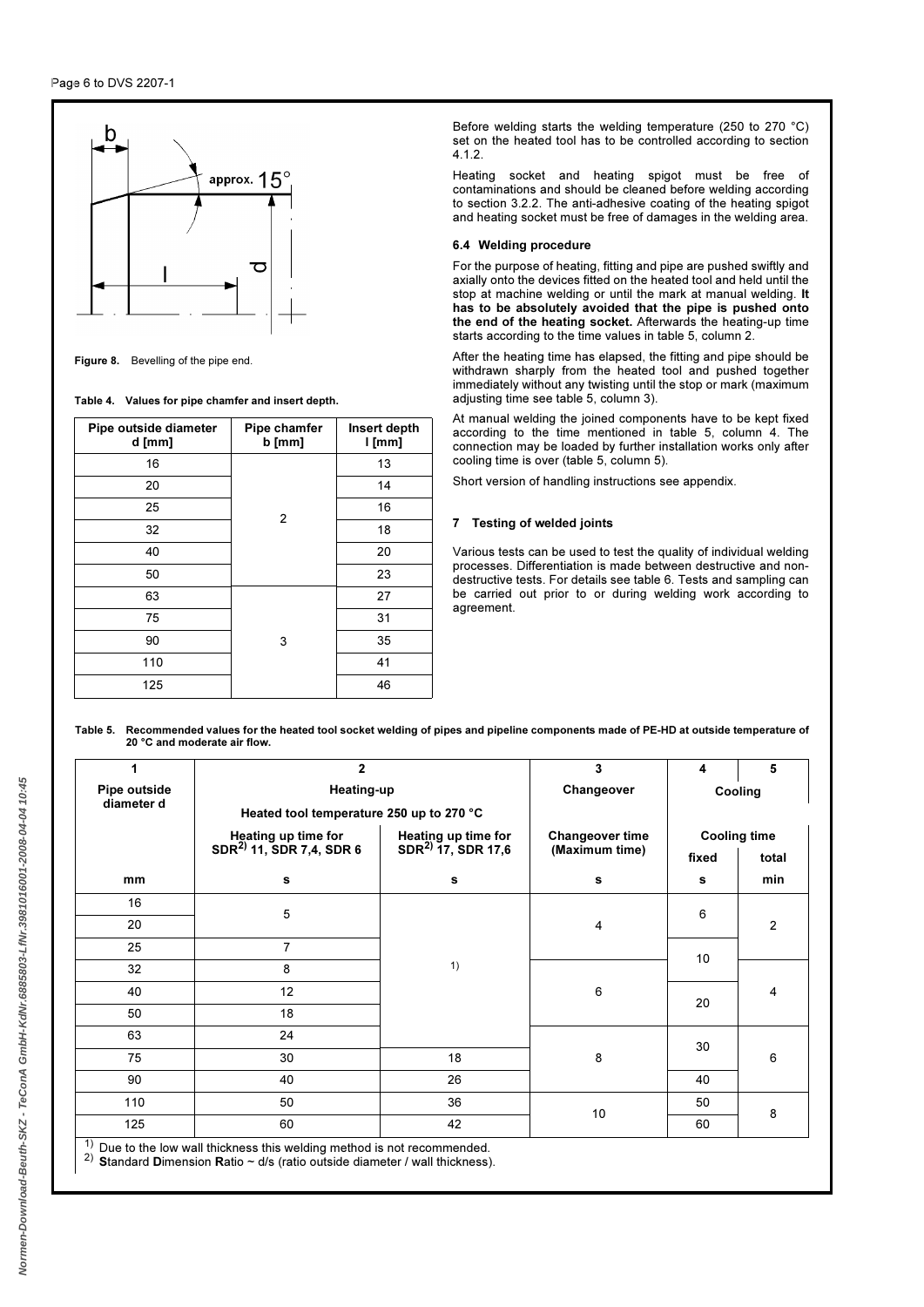| <b>Test method</b>                                                                                                                                                                                |                                                                                                                                                                                | Heated tool butt welding                                                       |                                                                            | Electro socket welding                                         | Heated tool socket welding                                                                                                                                                               |  |  |
|---------------------------------------------------------------------------------------------------------------------------------------------------------------------------------------------------|--------------------------------------------------------------------------------------------------------------------------------------------------------------------------------|--------------------------------------------------------------------------------|----------------------------------------------------------------------------|----------------------------------------------------------------|------------------------------------------------------------------------------------------------------------------------------------------------------------------------------------------|--|--|
|                                                                                                                                                                                                   | Sheets, pipes, fittings                                                                                                                                                        | <b>Tapping tees</b>                                                            | <b>Fittings</b>                                                            | <b>Tapping tees</b>                                            | Pipes, fittings                                                                                                                                                                          |  |  |
| Visual test                                                                                                                                                                                       | DVS 2202-1<br>Table 1                                                                                                                                                          | Smooth welding joint on<br>the complete<br>circumference                       | DVS 2202-1<br>Table 3                                                      | DVS 2202-1<br>Table 3                                          | DVS 2202-1<br>Table 2                                                                                                                                                                    |  |  |
|                                                                                                                                                                                                   |                                                                                                                                                                                | Mechanical treatment of pipe surface has to be visible also                    | outside of the welding area.                                               |                                                                |                                                                                                                                                                                          |  |  |
| Radiographic<br>and X-ray test                                                                                                                                                                    |                                                                                                                                                                                | applicable. Statement about e.g. voids is possible, but not about the quality. |                                                                            |                                                                |                                                                                                                                                                                          |  |  |
| Tensile test                                                                                                                                                                                      | DVS 2203-2:<br>Short-term welding<br>factor<br>DVS 2203-1, Suppl. 1                                                                                                            |                                                                                |                                                                            | non applicable                                                 |                                                                                                                                                                                          |  |  |
| Tensile creep<br>test                                                                                                                                                                             | DVS 2203-4;<br>tensile creep welding<br>factor<br>DVS 2203-1, Suppl. 2                                                                                                         |                                                                                |                                                                            | DVS 2203-4, Suppl. 1                                           |                                                                                                                                                                                          |  |  |
| Technological<br>bending test                                                                                                                                                                     | DVS 2203-5.<br>Minimum bending<br>angle acc. to<br>DVS 2203-1, Suppl. 3,<br>Figures 1 and 2<br>Minimum bending<br>distance acc. to<br>DVS 2203-1, Suppl. 3,<br>Figures 7 and 8 | non applicable                                                                 |                                                                            |                                                                |                                                                                                                                                                                          |  |  |
| DIN 16963-5, section<br>5.4.3.1<br>Length of each pipe<br>Internal<br>piece<br>pressure<br>acc. to table 6.<br>creep rupture<br>test<br>Non meaningful for<br>long-term welding<br>factor $> 0.5$ |                                                                                                                                                                                | DIN 3544-1, sections 2.3<br>and 3.2 at 80 $^{\circ}$ C                         | DIN 16963-5,<br>section<br>5.4.3.1                                         | DIN 3544-1,<br>sections 2.3<br>and $3.2$<br>at 80 $^{\circ}$ C | DIN 16963-5,<br>section 5.4.3.1                                                                                                                                                          |  |  |
| Torsion shear<br>test                                                                                                                                                                             | non applicable                                                                                                                                                                 |                                                                                |                                                                            |                                                                | see appendix. Also applicable as site test for pipe wall thickness $\geq 4$ mm.                                                                                                          |  |  |
| Radial<br>peeling test                                                                                                                                                                            | non applicable                                                                                                                                                                 |                                                                                | see appendix. Also applicable as site test for pipe wall thickness ≥ 4 mm. |                                                                |                                                                                                                                                                                          |  |  |
| Compression<br>test                                                                                                                                                                               |                                                                                                                                                                                | non applicable                                                                 | DIN EN 12814-4, section 8. Also applicable as site test.                   |                                                                |                                                                                                                                                                                          |  |  |
| Peeling test                                                                                                                                                                                      |                                                                                                                                                                                | non applicable                                                                 |                                                                            | DIN EN 12814-4, section 7                                      | non applicable                                                                                                                                                                           |  |  |
| 8<br>DIN 3543-4                                                                                                                                                                                   | <b>Standards and technical codes</b><br>Tapping tee fittings made from rigid PE for<br>pipes made from rigid PE; dimensions                                                    |                                                                                | DIN EN ISO<br>15494                                                        | Metric sizes                                                   | Thermoplastic piping systems for industrial<br>applications; Polybutene (PB), Polyethylene<br>(PE), Polypropylene (PP); Requirements to<br>pipeline components and to the piping system; |  |  |
| DIN 3544-1<br><b>DIN 8074</b>                                                                                                                                                                     | Fittings made from rigid PE, type 1 and 2,<br>requirements and testing of tapping tee fittings<br>Pines made from nolvethylene (PF): PF 63                                     |                                                                                | DIN 16 963                                                                 |                                                                | Pipe joints and pipeline components for pres-<br>sure pipelines made from polyethylene high                                                                                              |  |  |

DIN 8074 Pipes made from polyethylene (PE); PE 63, PE 80, PE 100, PE-HD; dimensions DIN 8075 Pipes made from polyethylene (PE); PE 63, PE 80, PE 100, PE-HD; General quality requirements, testing DIN EN ISO 1872-1 Thermoplastics; Polyethylene (PE)-moulding materials; designation systems and basics for specifications DIN EN 12814-4 Testing of welding joints made from thermoplastics; Part 4: Peeling test DIN EN ISO 14632 Extruded sheets made from polyethylene (P HD); Requirements and test methods

| for<br>2,  | DIN EN ISO<br>15494 | Thermoplastic piping systems for industrial<br>applications; Polybutene (PB), Polyethylene<br>(PE), Polypropylene (PP); Requirements to<br>pipeline components and to the piping system;<br>Metric sizes |
|------------|---------------------|----------------------------------------------------------------------------------------------------------------------------------------------------------------------------------------------------------|
| gs<br>33.  | DIN 16 963          | Pipe joints and pipeline components for pres-<br>sure pipelines made from polyethylene high<br>density (PE-HD)                                                                                           |
| 33.<br>ui- | <b>DIN 19537</b>    | Pipes and fittings made from polyethylene high<br>density (PE-HD) for sewage channels and<br>pipelines;                                                                                                  |
| ing        | -1                  | $-$ , dimensions                                                                                                                                                                                         |
| for        | $-2$                | -, technical delivery conditions                                                                                                                                                                         |
| -la        | DVGW GW 330         | Welding of pipes and pipeline components<br>made from polyethylene (PE80, PE 100 and<br>PE-Xa) for gas- and water system welders;<br>Training and testing scheme                                         |
| P-         | DVGW GW 331         | Supervisor for welding of pipelines made from<br>PE-HD for gas and water supply; Training and<br>testing scheme                                                                                          |
|            |                     |                                                                                                                                                                                                          |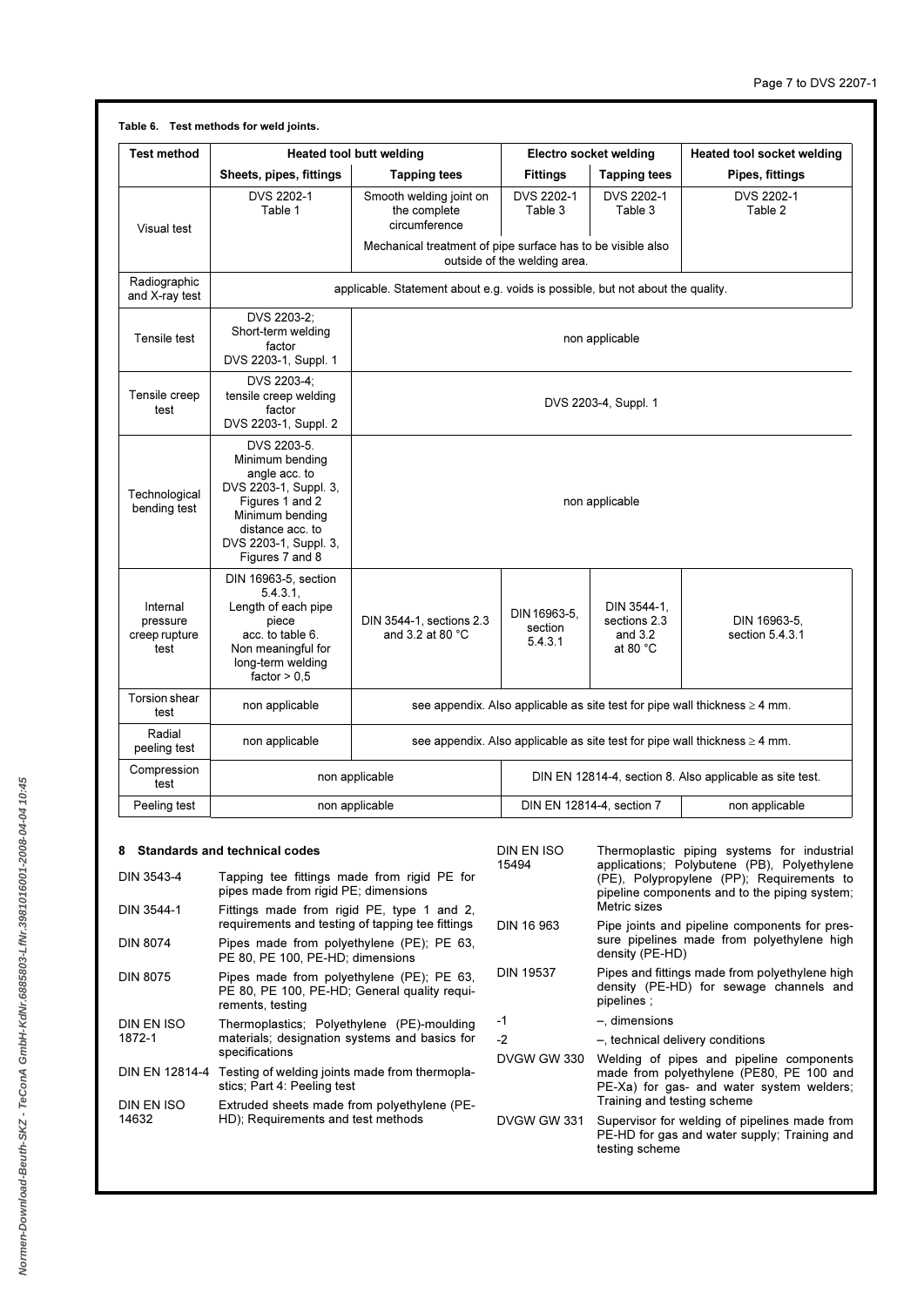| DVGW VP 603        | Preliminary test basis for cleaning agents and<br>their tanks for the preparation of welding joints<br>on polyethylene pipes |
|--------------------|------------------------------------------------------------------------------------------------------------------------------|
| DVS 2202-1         | Failures on welded joints of thermoplastics;<br>features, description, evaluation                                            |
| DVS 2203-1         | Testing of welded joints on sheets and pipes of<br>thermoplastics; testing methods - requirements                            |
| Suppl. 1           | Requirements for tensile test                                                                                                |
| Suppl. 2           | Requirements for tensile creep test                                                                                          |
| Suppl. 3           | Requirements for technological bending test,<br>bending angle/bending distance                                               |
| -2                 | -, tensile test                                                                                                              |
| -4                 | -, tensile creep test                                                                                                        |
| -4 Suppl. 1        | $-$ , tensile creep test; testing of socket welding<br>connections on pipes                                                  |
| -5                 | Technological bending test                                                                                                   |
| <b>DVS 2208-1</b>  | Welding of thermoplastics; Machines and<br>equipment for the heated tool welding of pipes.<br>pipeline components and sheets |
| DVS 2212-1         | Testing of plastic welders; Test group I and II                                                                              |
| <b>Betr Sich V</b> | Regulation of industrial safety                                                                                              |

### 9 Explanation

This technical code has been adjusted according to the state-ofthe-art with regard to improved cleaning agents and the development of larger pipeline components. The non-contact heated tool welding is explained in DVS 2207-6.

The welding of thermoplastics at environmental temperatures below 5 °C is generally problematic. This concerns less the material specific properties of the thermoplastics but the limited manual skill of the welder. Welding outside at any temperature requires an environment which enables the welding staff to perform the individual work steps without quality reducing influences. The parts to be welded must have the same temperature level. Test welds have to be performed and tested.

Regarding the pipe end condition it has to be considered that the welding preparations include also the remove of frost, ice and moisture from the joining area ( $\geq$  0,5 x fitting length) by means of heat (e.g. hot gas device). Fittings and tapping tees must be stored in closed, frost-free rooms and provided / used for welding only in the required quantity.

The quality evaluation of socket welding joints by the internal pressure creep test is only insufficiently possible. In combination with the tensile creep test a first sign is contained in DVS 2207-1, suppl. 1 (draft), table 1.

### Appendix: Processing instructions (short versions)

### Ad 4.1 Heated tool butt welding of pipes, pipeline components, fittings and sheets

Processing instruction (short version)

- 1. Establish acceptable working conditions, e.g. welding tent
- 2. Connect the welding equipment to the mains or alternating current generator and control the function.
- 3. Adjust and clamp the parts to be welded, e.g. by dollies.
- 4. Close the pipe ends against air movement.
- 5. Clean the joining areas even outside of the welding zone by means of cleaning agents according to sections 3.2.1 and 3.2.3 with unused, absorbent, non-fuzzy and non-coloured paper.

Machine the joining zones, at pipes e.g. with planing tool.

- 6. Take off the planing tool at the pipe welding machine.
- 7. Remove shavings from the welding area without touching the joining zones.
- 8. Check the coplanarity by moving the joining areas together (maximum gap width according table 1).
- 9. Check the misalignment (maximum 0,1 x wall thickness).
- 10. Check the heated tool temperature subject to the wall thickness (see figure 2).
- 11. Clean the heated tool with a cleaning agent according sections 3.2.1 and 3.2.2 with unused, absorbent, non-fuzzy and non-coloured paper and exhaust it.
- 12. Determine the moving pressure res. moving force before each welding and record it in the welding protocol.
- 13. Determine the values for aligning, heating-up and joining pressure.
- 14. Set the reference values according to table 2.
- 15. Bring the heated tool to the welding position.
- 16. Align the welding areas to the heated tool until a bead is formed (according to table 2, column 2).
- 17. Heating-up with reduced pressure  $\leq$  0,01 N/mm<sup>2</sup>, heatingup time according to table 2, column 3.
- 18. After heating-up is finished, withdraw the joining areas from the heated tool and remove it from the welding position.
- 19. The joining areas should be joined together quickly within the changeover time (table 2, column 4) until they almost touch. At contacting, they have to meet with a speed of nearly zero. Build up a linear joining pressure (table 2, column 5) immediately afterwards.
- 20. After joining with a pressure of  $0,15$  N/mm<sup>2</sup> a bead must exist. According figure 5, K has to be > 0 on every section.
- 21. Cooling down under joining pressure according to table 2, column 5.
- 22. Declamping of the welded parts after cooling time. For shop works see joining in section 4.1.3.
- 23. Complete the welding protocol.

### Ad 4.2 Heated tool butt welding of tapping tees

Processing instruction (short version)

- 1. Establish acceptable working conditions, e.g. welding tent
- 2. Control the function of the welding equipment.
- 3. Ensure the roundness of the pipe by the clamps of the welding equipment or corresponding re-rounding devices.
- 4. Adjust and clamp the parts to be welded, e.g. by dollies.
- 5. Clean the joining areas even outside of the welding zone by means of cleaning agents according to sections 3.2.1 and 3.2.3 with unused, absorbent, non-fuzzy and non-coloured paper. Machine the pipe surface.
- 6. Remove shavings from the welding area without touching the joining zones.
- 7. Control the surface fit of the tapping tee.
- 8. Fix the welding equipment onto the pipe.
- 9. Clamp and adjust the tapping tee.
- 10. Choose the correctly shaped heated tool.
- 11. Clean the connection surfaces –if contaminated and the heated tool according to sections 3.2.1, 3.2.2 and 3.2.3 by means of unused and absorbent, non-fuzzy and noncoloured paper and exhaust it.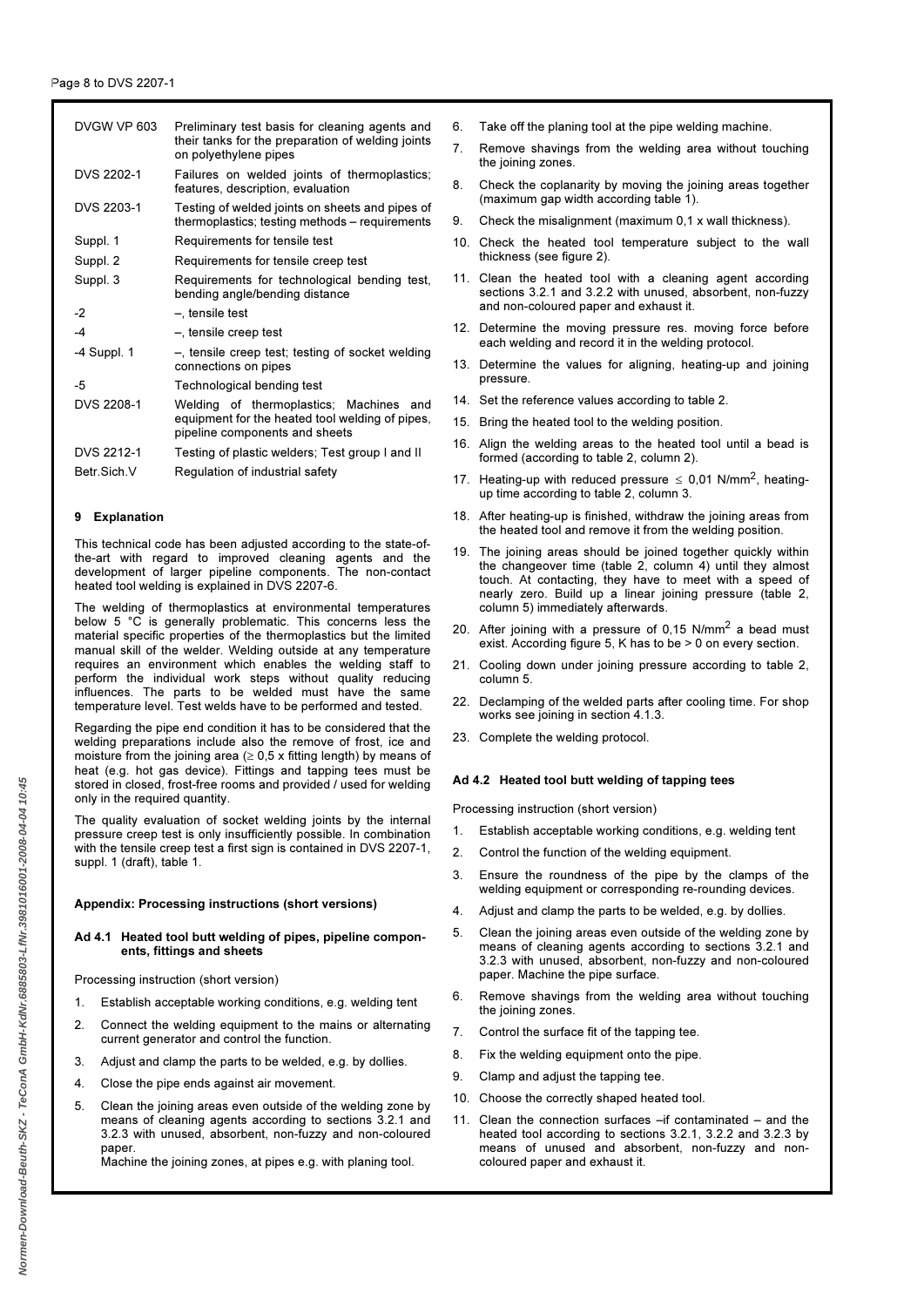- 12. Determine forces for alignment and joining (table of manufacturer).
- 13. Check the welding temperature (200 up to 220 °C).
- 14. Set the heated tool to the welding position.
- 15. Align the welding areas to the heated tool until a bead of 1 mm arises.
- 16. Heating-up with reduced pressure  $\leq$  0,01 N/mm<sup>2</sup>, heating-up time according to manufacturers data.
- 17. Withdraw the connection areas to be welded from the heated tool after heating-up time is finished and bring them into welding position.
- 18. The joining areas should be joined together within the changeover time of maximum 10 seconds.
- 19. Build-up joining pressure speedy and smooth within 5 seconds.
- 20. Cooling down under joining pressure, minimum 15 minutes.
- 21. Declamping of the welded parts after cooling time.
- 22. Complete the welding protocol.

### Ad 5.3 Electro-socket welding of fittings and tapping tees

Processing instruction (short version)

- 1. Establish acceptable working conditions, e.g. welding tent.
- 2. Connect the welding unit to the mains or the alternating current generator and check function.
- 3. Deburr the outside of the rectangular cut pipe end. Shorten the pipe in case of too much pipe end shrinkage. See figure 6.
- 4. Ensure that pipe ends are round using re-rounding clamps, permitted ovality up to  $\leq 1.5$  %, max. 3 mm.
- 5. Clean the joining areas even outside of the welding zone by means of cleaning agents according to sections 3.2.1 and 3.2.3 with unused, absorbent, non-fuzzy and non-coloured paper. Machine the pipe surface in the welding area if possible with a scraping tool and wall thickness removal of approx. 0,2 mm. Remove the shavings without touching the pipe surface.
- 6. Clean the treated pipe surface if contaminated and if necessary, according to manufacturers instructions, also the inside of the fitting – with a cleaning agent according to sections 3.2.1 and 3.2.3 with unused, absorbent, non-fuzzy and non-coloured paper and exhaust it.
- 7. Insert the pipes into the fitting and control the insert depth by means of the mark or suitable device. Fix the tapping tee on the pipe. Take care for low stress installation. Secure the pipe against dislocation.
- 8. Connect cable to fitting. Cable must be free of weight load.
- 9. Enter welding data e.g. by means of barcode scanner, check the displayed data on the equipment and start the welding process.
- 10. Control the correct welding procedure on the welding equipment e.g. by control of the display information and if available with the welding indicators. Consider error messages.
- 11. Disconnect cable from fitting.
- 12. Declamping of the welded parts after cooling time. Remove fixing device.
- 13. Complete the welding protocol form if no automatic protocol is made.

### Ad 6 Heated tool socket welding

Processing instruction (short version)

- 1. Establish acceptable working conditions, e.g. welding tent.
- 2. Connect the welding equipment to the mains or alternating current generator and control the function.
- 3. Clean the heating tools by means of a cleaning agent according to sections 3.2.1 and 3.2.2 with unused, absorbent, non-fuzzy and non-coloured paper.
- 4. Check the welding temperature (250 up to 270 °C).
- 5. Clean all non-treated joining areas with a cleaning agent according to sections 3.2.1 and 3.2.3 with unused, absorbent, non-fuzzy and non-coloured paper and exhaust it.
- 6. Machine the rectangular cut pipe end according to figure 8 and table 4 or according to the fitting manufacturer instruction. If necessary mark the insert depth.
- 7. Insert the fitting and pipe simultaneously into the heating spigot / the heating socket till the stop / mark. The pipe end may not contact the end of the heating socket.
- 8. Observe the heating-up time according to table 5, column 2.
- Pull off the fitting and pipe and push them swiftly and axially together to the stop / mark (maximum changeover time see table 5, column 3) and fix this position (see table 5, column 4).
- 10. Cool down the connection. Mechanical load of the connection only after finished cooling time according to table 5, column 5.
- 11. Complete the welding protocol.

#### Ad 7 Testing of welded joints

 $10$ 

The torsion shear test and radial peeling test are applicable for a quick check of the welding quality of PE-HD pipe connections. The wall thickness of the pipe should be  $\geq 4$  mm.





Four test specimen are evenly removed from the whole circumference by longitudinal spacing. The contact sockets have to be omitted at electro-socket welding. The dimensions are:

|                    | Test specimen length = socket length $+ 2 \times 200$ mm pipe length                                               |
|--------------------|--------------------------------------------------------------------------------------------------------------------|
| Test sample length | $=$ socket length + 2 x $\approx$ 10 mm pipe length                                                                |
| Test sample width  | $b = 3$ up to 6 mm at pipe wall thickness<br>$\leq 10$ mm<br>$b = 5$ up to 6 mm at pipe wall thickness<br>$>10$ mm |
|                    |                                                                                                                    |

Torsion shear test: The torsion shear test is used for the evaluation of the fracture behaviour and the fracture appearance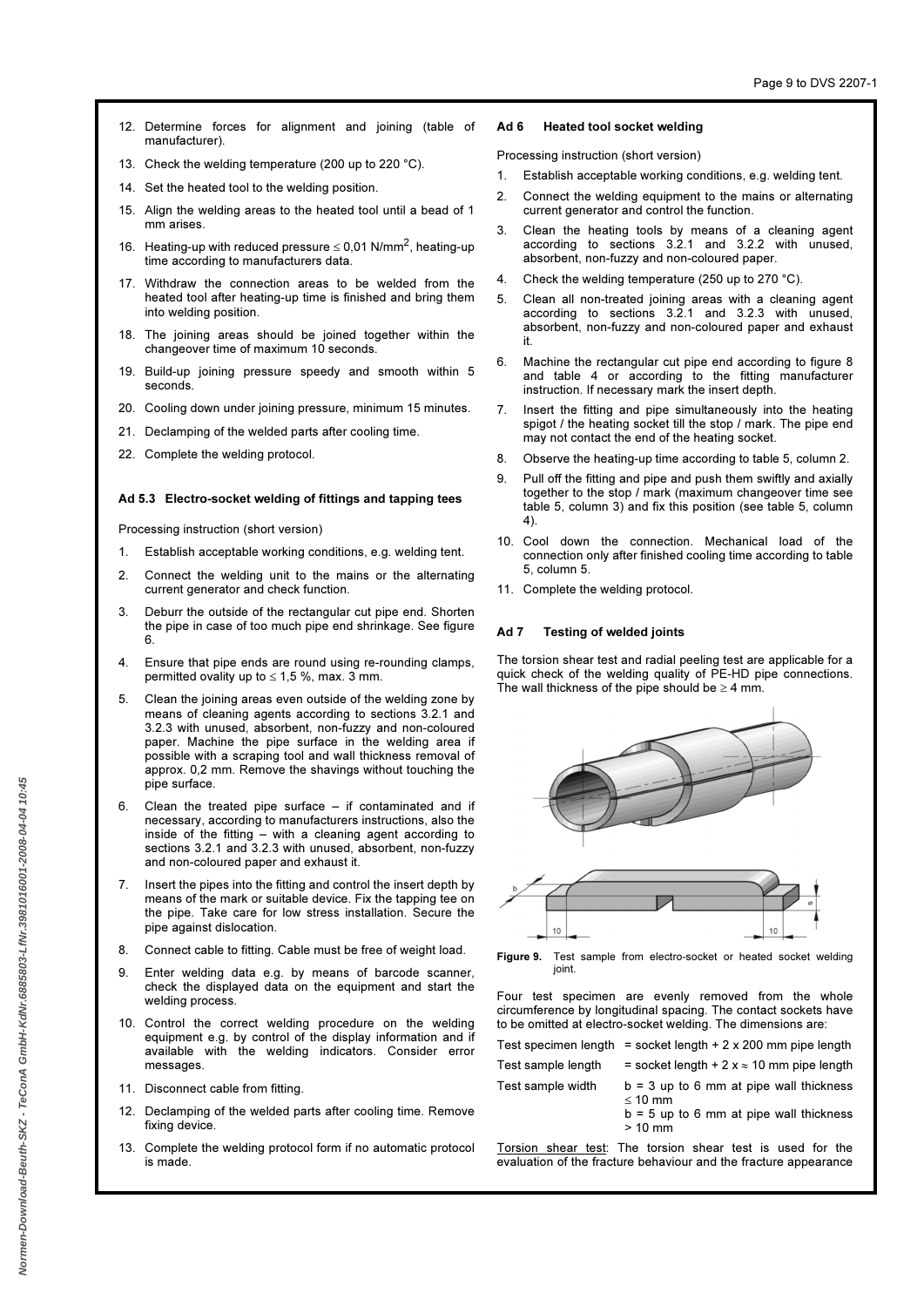of the welding joint. For this purpose the test sample (see figure 9) is fixed completely in a bench vice with one part e.g. socket cross section. The other part e.g. pipe cross section, is caught with a suitable tool and twisted for 90° in the welding section (see figure 10). The pitch rate is very low in order to widely exclude the fracture behaviour of the test sample. The clamping areas should be slightly undercut in order to insert the twisting moment directed to the welding joint section.



Figure 10. Application of force during torsion shear test.

Evaluation is done according to table 7.

Radial peeling test: For this test the pipe cross section of the test sample (see figure 9) which is fixed by the socket cross section in the winch vice by means of a suitable pliers or another clamping device is radially peeled at possibly low speed (see figure 11).

Evaluation is done according to table 7.



Figure 11. Application of force during radial peeling test.

### Table 7. Evaluation criteria for torsion shear and radial peeling test.

| Fracture behaviour                                                   | Type, characteristic                                                                                                           | Evaluation            |
|----------------------------------------------------------------------|--------------------------------------------------------------------------------------------------------------------------------|-----------------------|
| High release forces, ductile fracture, > 80 %<br>of the welding zone | Very structured fracture appearance with plastic and<br>ductile yield                                                          | No resp. minor faults |
| Welding zone is partly or completely melt, but<br>only spot-welded   | Isolated delaminations, contaminations, insufficient sur-<br>face peeling                                                      | Unacceptable faults   |
| <b>Brittle fracture</b>                                              | Release zone is large-pored, fine structured, intersper-<br>sed with a lot of voids, partly burnt, overheated welding<br>joint |                       |
|                                                                      | Pipe surface is not melt, welding joint too cold, too large<br>welding gap                                                     |                       |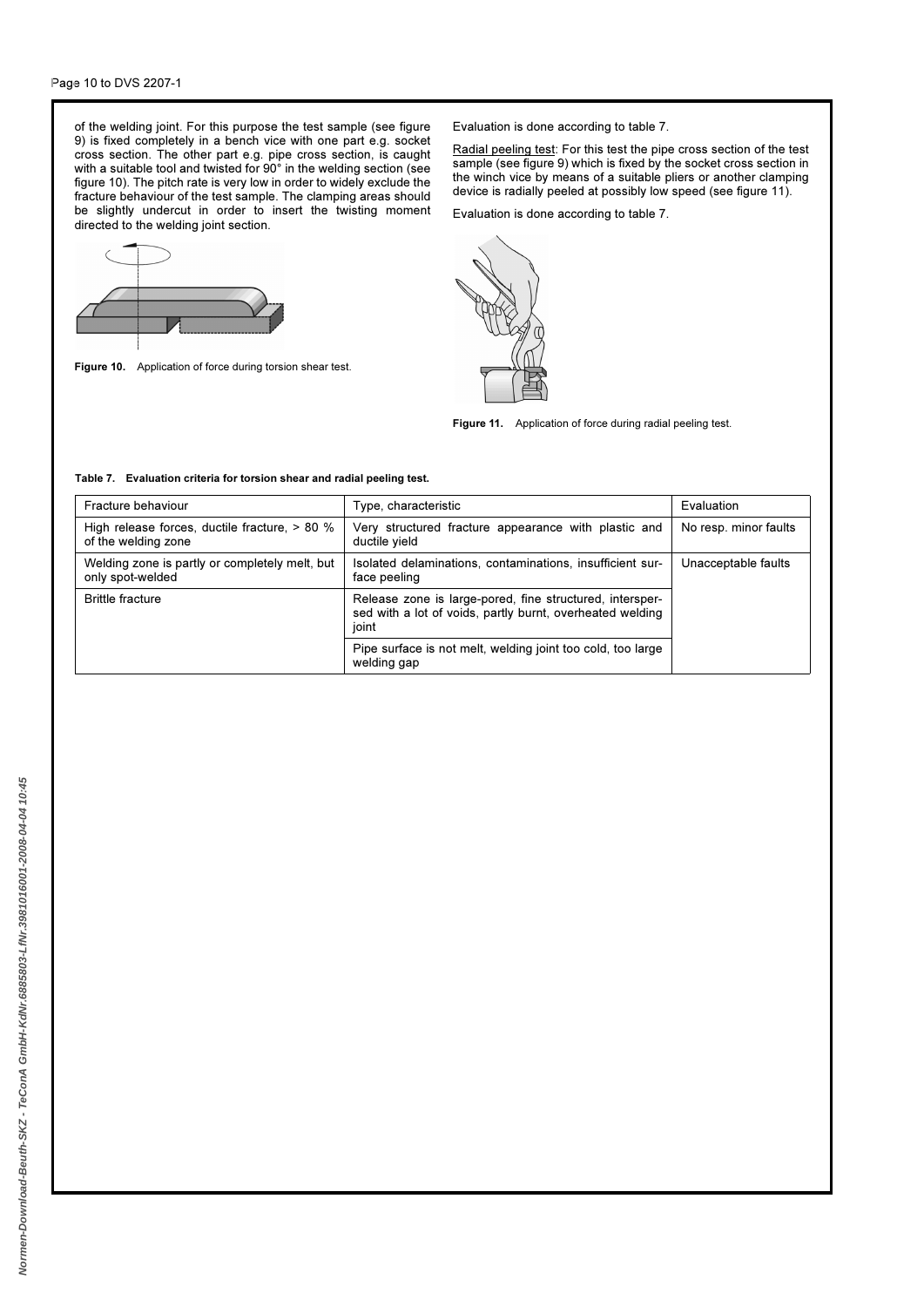| Protocol form for the Heated tool butt welding of pipes |                   |                                                |                                                     |                                |                                 | o laid overground |                                       |                                 | Material                        |                                           |                                                          | Sheet                                          |                                               | of                  |  |
|---------------------------------------------------------|-------------------|------------------------------------------------|-----------------------------------------------------|--------------------------------|---------------------------------|-------------------|---------------------------------------|---------------------------------|---------------------------------|-------------------------------------------|----------------------------------------------------------|------------------------------------------------|-----------------------------------------------|---------------------|--|
| and pipelines components                                |                   |                                                |                                                     |                                |                                 |                   | o laid underground                    |                                 |                                 |                                           |                                                          |                                                |                                               |                     |  |
| Customer<br>Executive company                           |                   |                                                |                                                     |                                |                                 |                   | Welding equipment:                    |                                 |                                 | Weather                                   |                                                          |                                                |                                               | Preventive measures |  |
|                                                         |                   |                                                |                                                     |                                |                                 |                   |                                       |                                 |                                 | $1 =$ sunny                               |                                                          |                                                | $1 = none$                                    |                     |  |
|                                                         | Name of order     |                                                |                                                     | Name of welder                 |                                 | Identifi-         | Label:                                |                                 |                                 | $2 = dry$                                 |                                                          |                                                | $2 =$ umbrella                                |                     |  |
|                                                         |                   |                                                |                                                     |                                |                                 | cation No.        | Type:                                 |                                 |                                 | $3 =$ rain or snow                        |                                                          |                                                | $3 = \text{tent}$                             |                     |  |
| No. of order                                            |                   |                                                |                                                     |                                | Name and company of the welding |                   | Machine No.:                          |                                 |                                 | $4 =$ windy                               |                                                          |                                                | $4 =$ heating                                 |                     |  |
|                                                         |                   |                                                |                                                     | supervisor                     |                                 |                   | Year of construction:                 |                                 |                                 |                                           | (e. g. $34 = \text{rain}$ and wind)                      | Order as above in case of multiple nominations |                                               |                     |  |
| Weld<br>No.                                             | Date              | pipe<br>dimensions<br>$\emptyset$ d $\times$ s | checked<br>heated tool<br>temperature <sup>1)</sup> | workpiece<br>movin<br>pressure | Joining<br>pressure<br>(data of | heating up        | Set values <sup>2)</sup><br>alignment | heating-up<br>time <sup>3</sup> | Joining<br>pressure<br>build-up | Change-<br>over time $3)$                 | Cooling<br>time under<br>joining<br>presure <sup>3</sup> | Environmental<br>temperature                   | Code-No.<br>Weather<br>Preventive<br>measures | <b>Notes</b>        |  |
|                                                         |                   | mm                                             | °C min/max                                          | bar                            | manufacturer)<br>bar            | bar               | joining<br>bar                        | $\mathbf s$                     | time <sup>3</sup><br>s          | $\mathbf s$                               | s                                                        | $\mathrm{^{o}C}$                               |                                               |                     |  |
|                                                         |                   |                                                |                                                     |                                |                                 |                   |                                       |                                 |                                 |                                           |                                                          |                                                |                                               |                     |  |
|                                                         |                   |                                                |                                                     |                                |                                 |                   |                                       |                                 |                                 |                                           |                                                          |                                                |                                               |                     |  |
|                                                         |                   |                                                |                                                     |                                |                                 |                   |                                       |                                 |                                 |                                           |                                                          |                                                |                                               |                     |  |
|                                                         |                   |                                                |                                                     |                                |                                 |                   |                                       |                                 |                                 |                                           |                                                          |                                                |                                               |                     |  |
|                                                         |                   |                                                |                                                     |                                |                                 |                   |                                       |                                 |                                 |                                           |                                                          |                                                |                                               |                     |  |
|                                                         |                   |                                                |                                                     |                                |                                 |                   |                                       |                                 |                                 |                                           |                                                          |                                                |                                               |                     |  |
|                                                         |                   |                                                |                                                     |                                |                                 |                   |                                       |                                 |                                 |                                           |                                                          |                                                |                                               |                     |  |
|                                                         |                   |                                                |                                                     |                                |                                 |                   |                                       |                                 |                                 |                                           |                                                          |                                                |                                               |                     |  |
|                                                         |                   |                                                |                                                     |                                |                                 |                   |                                       |                                 |                                 |                                           |                                                          |                                                |                                               |                     |  |
|                                                         |                   |                                                |                                                     |                                |                                 |                   |                                       |                                 |                                 |                                           |                                                          |                                                |                                               |                     |  |
|                                                         |                   |                                                |                                                     |                                |                                 |                   |                                       |                                 |                                 |                                           |                                                          |                                                |                                               |                     |  |
|                                                         |                   |                                                |                                                     |                                |                                 |                   |                                       |                                 |                                 |                                           |                                                          |                                                |                                               |                     |  |
|                                                         |                   |                                                |                                                     |                                |                                 |                   |                                       |                                 |                                 |                                           |                                                          |                                                |                                               |                     |  |
|                                                         |                   |                                                |                                                     |                                |                                 |                   |                                       |                                 |                                 |                                           |                                                          |                                                |                                               |                     |  |
|                                                         | Welder signature: |                                                |                                                     |                                |                                 |                   |                                       |                                 |                                 | Date and signature of welding supervisor: |                                                          |                                                |                                               |                     |  |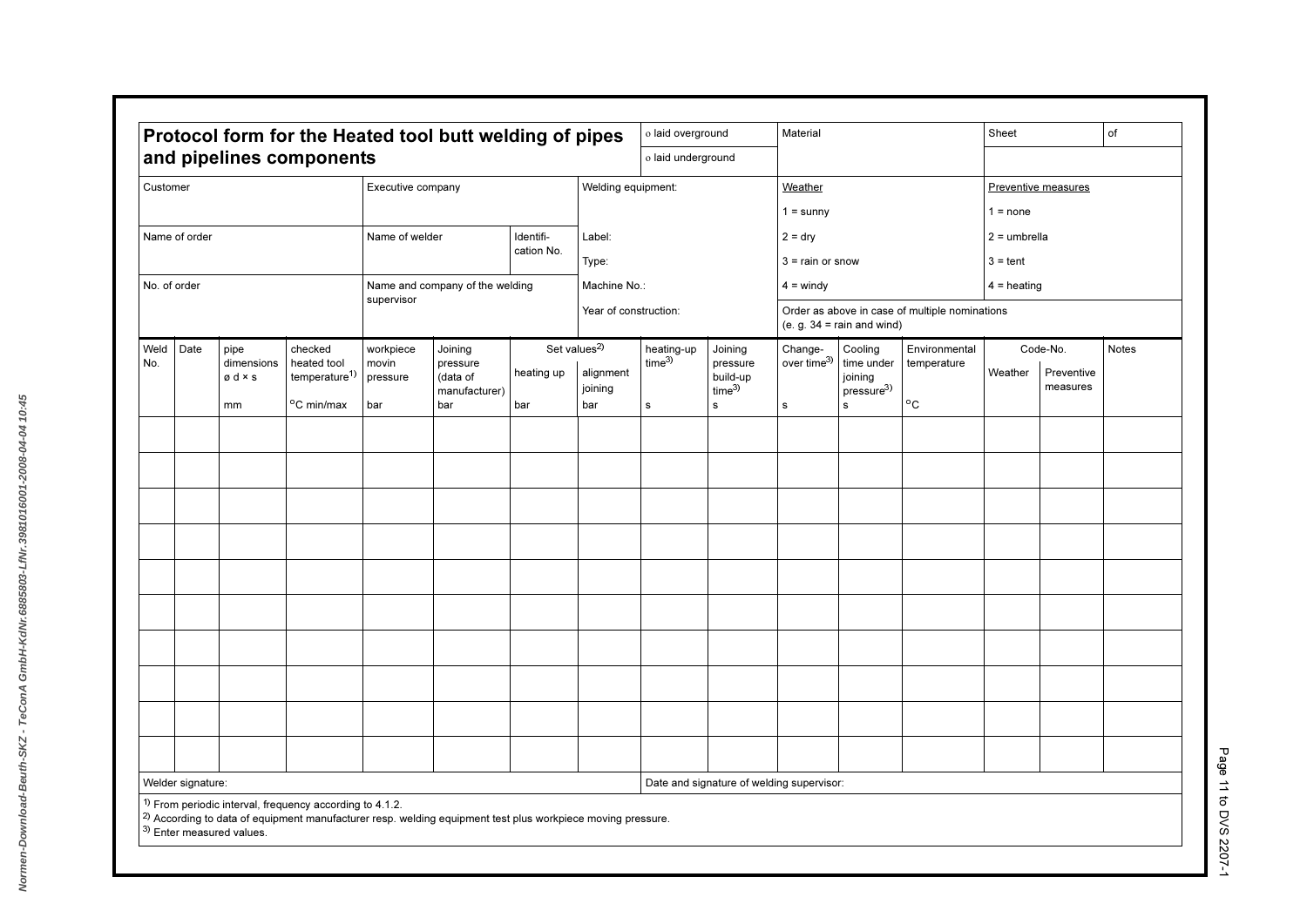| Customer    |                                                                                                             |                          |                                                                   | Executive company |                                               |                                | Welding equipment:               |                                           |                          |                                                        |                                                           |       |  |
|-------------|-------------------------------------------------------------------------------------------------------------|--------------------------|-------------------------------------------------------------------|-------------------|-----------------------------------------------|--------------------------------|----------------------------------|-------------------------------------------|--------------------------|--------------------------------------------------------|-----------------------------------------------------------|-------|--|
|             | Identification<br>Name of order<br>Name of welder<br>No.<br>Name and company of the welding<br>No. of order |                          |                                                                   |                   |                                               | Label:<br>Type:<br>Machine No. |                                  |                                           |                          |                                                        |                                                           |       |  |
|             |                                                                                                             |                          |                                                                   | supervisor        |                                               |                                | Year of construction             |                                           |                          |                                                        |                                                           |       |  |
| Weid<br>No. | Date                                                                                                        | Sheet<br>thickness<br>mm | checked<br>heated tool<br>temperature <sup>1)</sup><br>°C min/max | alignment         | Set values <sup>2)</sup><br>heating up<br>bar | joining<br>bar                 | heating-up<br>time <sup>3)</sup> | Joining<br>pressure<br>build-up time3)    | Changeover<br>$time^{3}$ | Cooling time<br>under joining<br>pressure <sup>3</sup> | Environmental<br>temperature<br>$^{\mathrm{o}}\mathrm{C}$ | Notes |  |
|             |                                                                                                             |                          |                                                                   | bar               |                                               |                                | s                                | s                                         | $\mathbf{s}$             | $\mathbf s$                                            |                                                           |       |  |
|             |                                                                                                             |                          |                                                                   |                   |                                               |                                |                                  |                                           |                          |                                                        |                                                           |       |  |
|             |                                                                                                             |                          |                                                                   |                   |                                               |                                |                                  |                                           |                          |                                                        |                                                           |       |  |
|             |                                                                                                             |                          |                                                                   |                   |                                               |                                |                                  |                                           |                          |                                                        |                                                           |       |  |
|             |                                                                                                             |                          |                                                                   |                   |                                               |                                |                                  |                                           |                          |                                                        |                                                           |       |  |
|             |                                                                                                             |                          |                                                                   |                   |                                               |                                |                                  |                                           |                          |                                                        |                                                           |       |  |
|             |                                                                                                             |                          |                                                                   |                   |                                               |                                |                                  |                                           |                          |                                                        |                                                           |       |  |
|             |                                                                                                             |                          |                                                                   |                   |                                               |                                |                                  |                                           |                          |                                                        |                                                           |       |  |
|             |                                                                                                             |                          |                                                                   |                   |                                               |                                |                                  |                                           |                          |                                                        |                                                           |       |  |
|             |                                                                                                             |                          |                                                                   |                   |                                               |                                |                                  |                                           |                          |                                                        |                                                           |       |  |
|             | Welder signature:                                                                                           |                          | $1)$ From periodic interval, frequency according to 4.1.2.        |                   |                                               |                                |                                  | Date and signature of welding supervisor: |                          |                                                        |                                                           |       |  |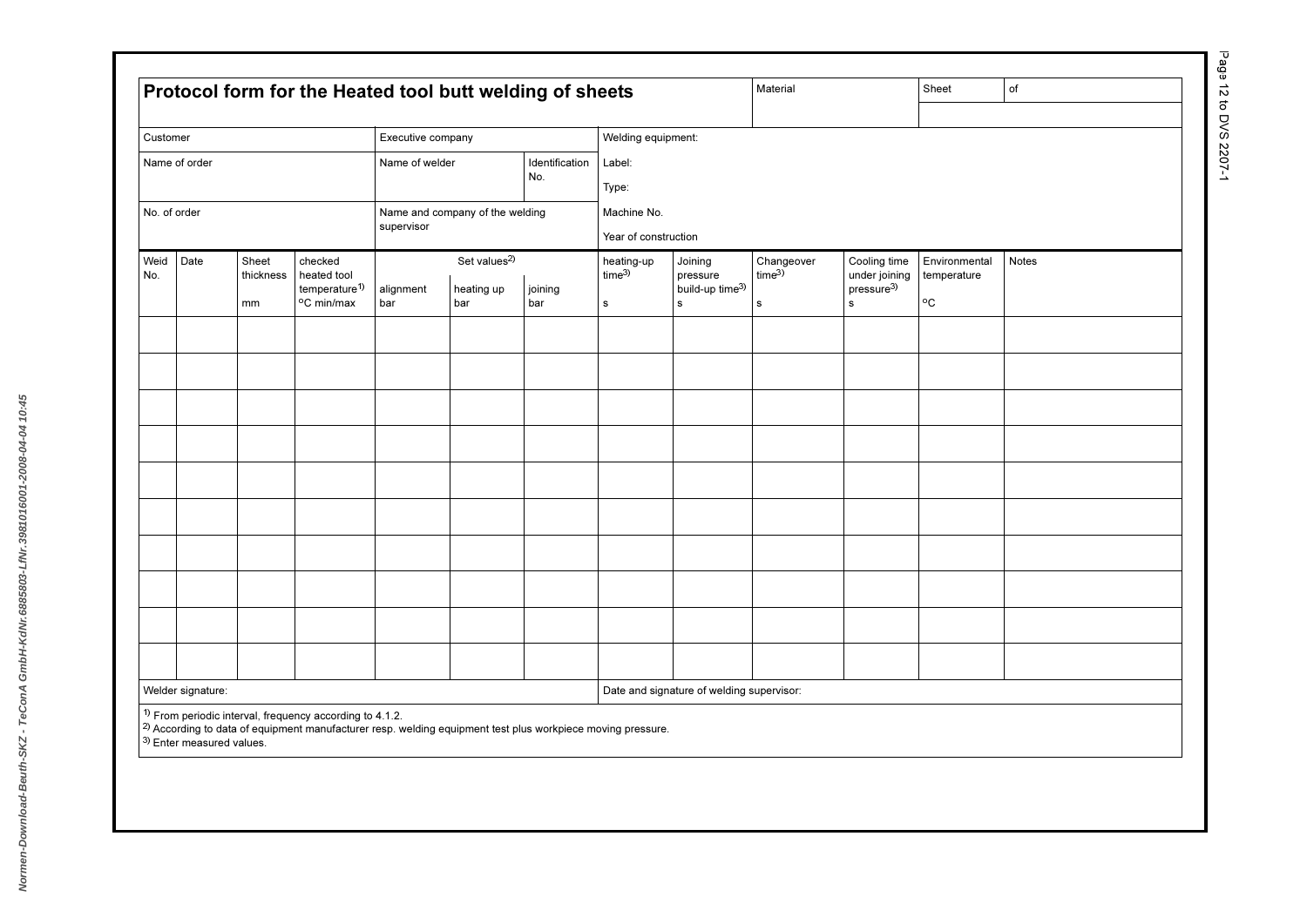| Protocol form for the Electrofusion welding of pipes                                                   |                                                  |                             |                                 |        | o laid overground     |                                     |                                           | Material                        |                                     |                                                | Sheet                                                    |                        | of             |                |  |
|--------------------------------------------------------------------------------------------------------|--------------------------------------------------|-----------------------------|---------------------------------|--------|-----------------------|-------------------------------------|-------------------------------------------|---------------------------------|-------------------------------------|------------------------------------------------|----------------------------------------------------------|------------------------|----------------|----------------|--|
|                                                                                                        | and pipeline components                          |                             |                                 |        |                       | o laid underground                  |                                           |                                 |                                     |                                                |                                                          |                        |                |                |  |
| Customer                                                                                               |                                                  | Executive company           |                                 |        | Welding equipment:    |                                     |                                           | Weather                         |                                     |                                                | Preventive measures                                      |                        |                |                |  |
|                                                                                                        |                                                  |                             |                                 |        |                       |                                     |                                           | $1 =$ sonny                     |                                     |                                                | $1 = none$                                               |                        |                |                |  |
| Name of order                                                                                          |                                                  | Name of welder<br>Identifi- |                                 |        | Label:<br>Type:       |                                     |                                           | $2 = dry$<br>$3 =$ rain or snow |                                     |                                                | $2 =$ umbrella<br>$3 = \text{tent}$                      |                        |                |                |  |
|                                                                                                        |                                                  | cation No.                  |                                 |        |                       |                                     |                                           |                                 |                                     |                                                |                                                          |                        |                |                |  |
| No. of order                                                                                           |                                                  |                             | Name and company of the welding |        |                       | Machine No.:                        |                                           |                                 | $4 =$ windy                         |                                                |                                                          | $4 =$ heating          |                |                |  |
|                                                                                                        |                                                  | supervisor                  |                                 |        | Year of construction: |                                     |                                           |                                 | (e. g. $34 = \text{rain}$ and wind) | Order as above in case of multiple nominations |                                                          |                        |                |                |  |
| Date<br>Weld                                                                                           | pipe                                             | Fitting data                |                                 |        | Unit setting          | Resistance                          | Secondary                                 | Welding times <sup>2)</sup>     |                                     | Environmental                                  | Code-No.                                                 |                        | Operating mode |                |  |
| No.                                                                                                    | dimension<br>Α<br>$\emptyset$ d $\times$ s<br>mm | B<br>Serial No.             |                                 | manual | automatic             | of the fitting <sup>1)</sup><br>Ohm | voltage <sup>1)</sup><br>Volt             | joining<br>s                    | Cooling<br>s                        | temperature<br>$^{\circ}$ C                    | Weather                                                  | Preventive<br>measures | Mains          | Gene-<br>rator |  |
|                                                                                                        |                                                  |                             |                                 |        |                       |                                     |                                           |                                 |                                     |                                                |                                                          |                        |                |                |  |
|                                                                                                        |                                                  |                             |                                 |        |                       |                                     |                                           |                                 |                                     |                                                |                                                          |                        |                |                |  |
|                                                                                                        |                                                  |                             |                                 |        |                       |                                     |                                           |                                 |                                     |                                                |                                                          |                        |                |                |  |
|                                                                                                        |                                                  |                             |                                 |        |                       |                                     |                                           |                                 |                                     |                                                |                                                          |                        |                |                |  |
|                                                                                                        |                                                  |                             |                                 |        |                       |                                     |                                           |                                 |                                     |                                                |                                                          |                        |                |                |  |
|                                                                                                        |                                                  |                             |                                 |        |                       |                                     |                                           |                                 |                                     |                                                |                                                          |                        |                |                |  |
|                                                                                                        |                                                  |                             |                                 |        |                       |                                     |                                           |                                 |                                     |                                                |                                                          |                        |                |                |  |
|                                                                                                        |                                                  |                             |                                 |        |                       |                                     |                                           |                                 |                                     |                                                |                                                          |                        |                |                |  |
|                                                                                                        |                                                  |                             |                                 |        |                       |                                     |                                           |                                 |                                     |                                                |                                                          |                        |                |                |  |
|                                                                                                        |                                                  |                             |                                 |        |                       |                                     |                                           |                                 |                                     |                                                |                                                          |                        |                |                |  |
|                                                                                                        |                                                  |                             |                                 |        |                       |                                     |                                           |                                 |                                     |                                                |                                                          |                        |                |                |  |
|                                                                                                        |                                                  |                             |                                 |        |                       |                                     |                                           |                                 |                                     |                                                |                                                          |                        |                |                |  |
|                                                                                                        |                                                  |                             |                                 |        |                       |                                     |                                           |                                 |                                     |                                                |                                                          |                        |                |                |  |
| Welding signature:                                                                                     |                                                  |                             |                                 |        |                       |                                     | Date and signature of welding supervisor: |                                 |                                     |                                                |                                                          |                        |                |                |  |
| <sup>1)</sup> Enter where applicable according to system used.<br><sup>2)</sup> Enter measured values. |                                                  |                             |                                 |        | $B =$ Fitting code    | A = Manufacturer's code             |                                           | $1 =$ Coupler<br>$5 = Saddle$   | $2 = Angle$<br>$6 = Cap$            | $3 = T$ -piece                                 | $4 =$ Reduction<br>7 = Connecting piece<br>$8 =$ Fitting |                        |                |                |  |